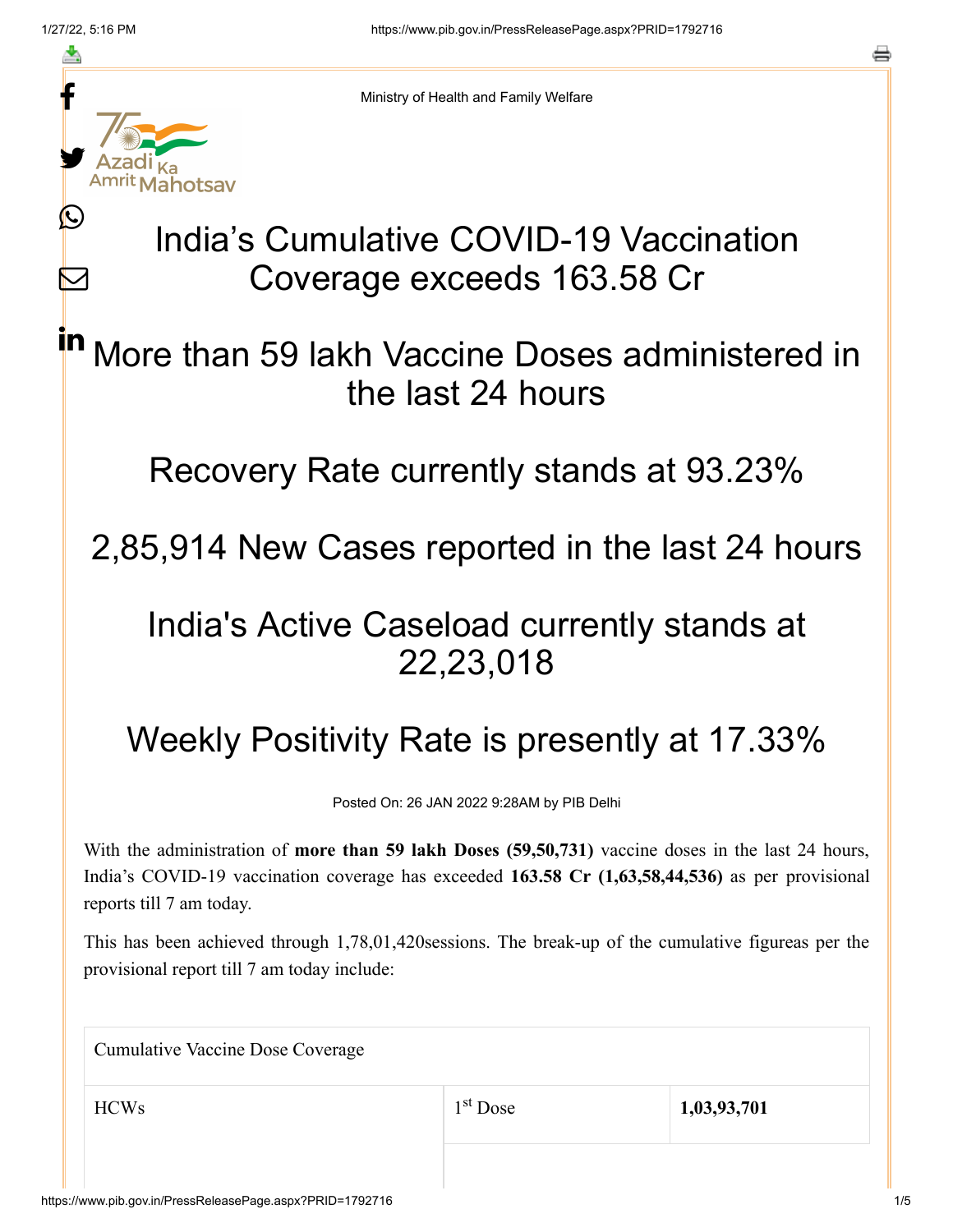|       |                                  | $2nd$ Dose             | 98,33,992       |
|-------|----------------------------------|------------------------|-----------------|
|       |                                  | <b>Precaution Dose</b> | 29,47,370       |
|       | <b>FLWs</b><br>$\mathbf{\Omega}$ | $1st$ Dose             | 1,83,92,355     |
|       |                                  | $2nd$ Dose             | 1,71,66,809     |
|       |                                  | <b>Precaution Dose</b> | 30,29,190       |
| in    | Age Group 15-18 years            | 1 <sup>st</sup> Dose   | 4,35,09,633     |
|       | Age Group 18-44 years            | 1 <sup>st</sup> Dose   | 53,66,36,102    |
|       |                                  | $2nd$ Dose             | 39, 37, 50, 214 |
|       | Age Group 45-59 years            | 1 <sup>st</sup> Dose   | 19,95,01,746    |
|       |                                  | $2nd$ Dose             | 16,80,61,976    |
|       | Over 60 years                    | 1 <sup>st</sup> Dose   | 12,43,40,238    |
|       |                                  | $2nd$ Dose             | 10,48,29,504    |
|       |                                  | <b>Precaution Dose</b> | 34,51,706       |
|       | <b>Precaution Dose</b>           |                        | 94,28,266       |
| Total |                                  |                        | 1,63,58,44,536  |

**2,99,073** patients have recovered in the last 24 hours and the cumulative tally of recovered patients (since the beginning of the pandemic) is now at **3,73,70,971.**

Consequently, India's recovery rate stands at **93.23%.**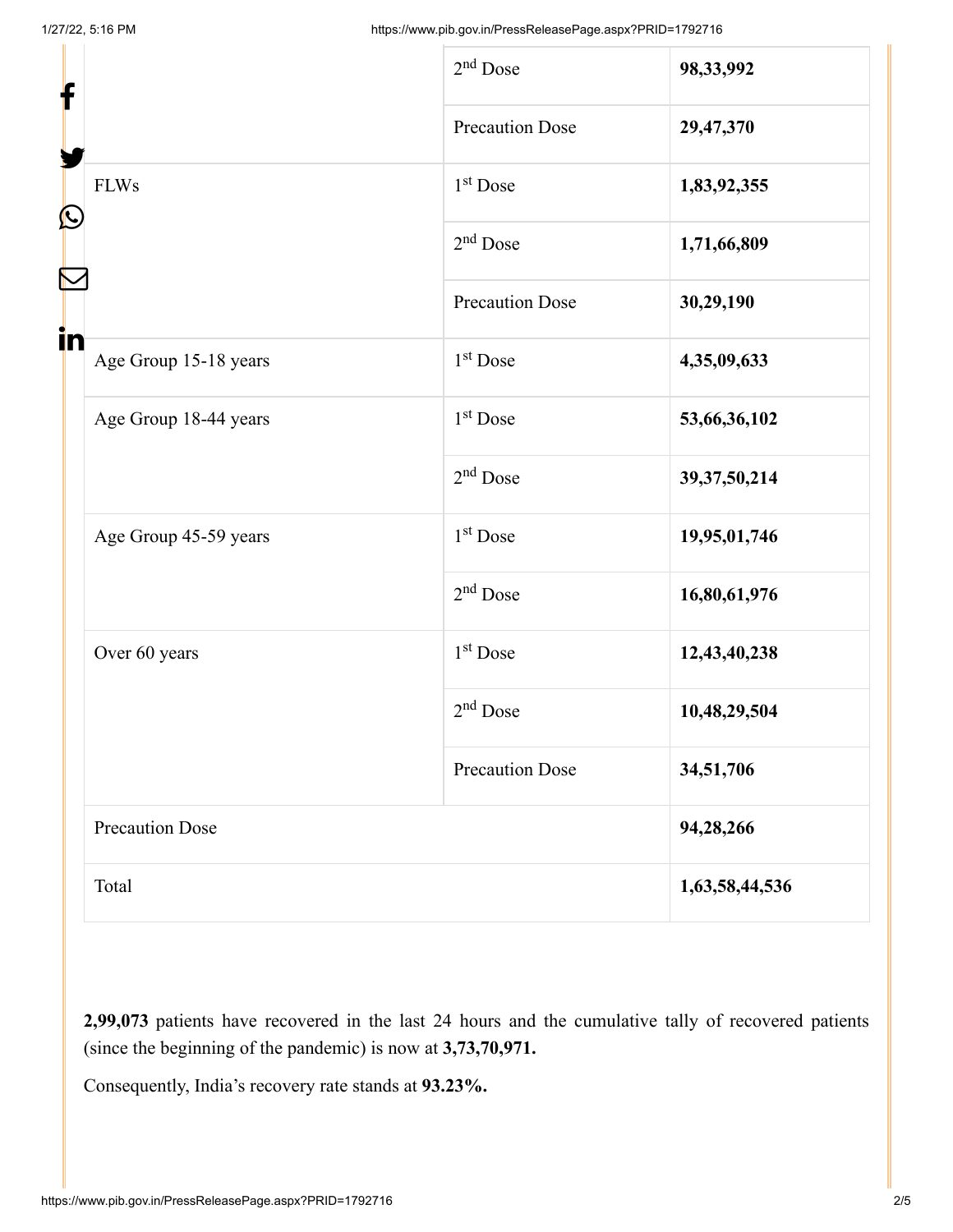1/27/22, 5:16 PM https://www.pib.gov.in/PressReleasePage.aspx?PRID=1792716



#### **2,85,914 new cases** were reported in the last 24 hours.



India's Active Caseload is presently at **22,23,018.** Active cases constitute **5.55%**of the country's total Positive Cases**.**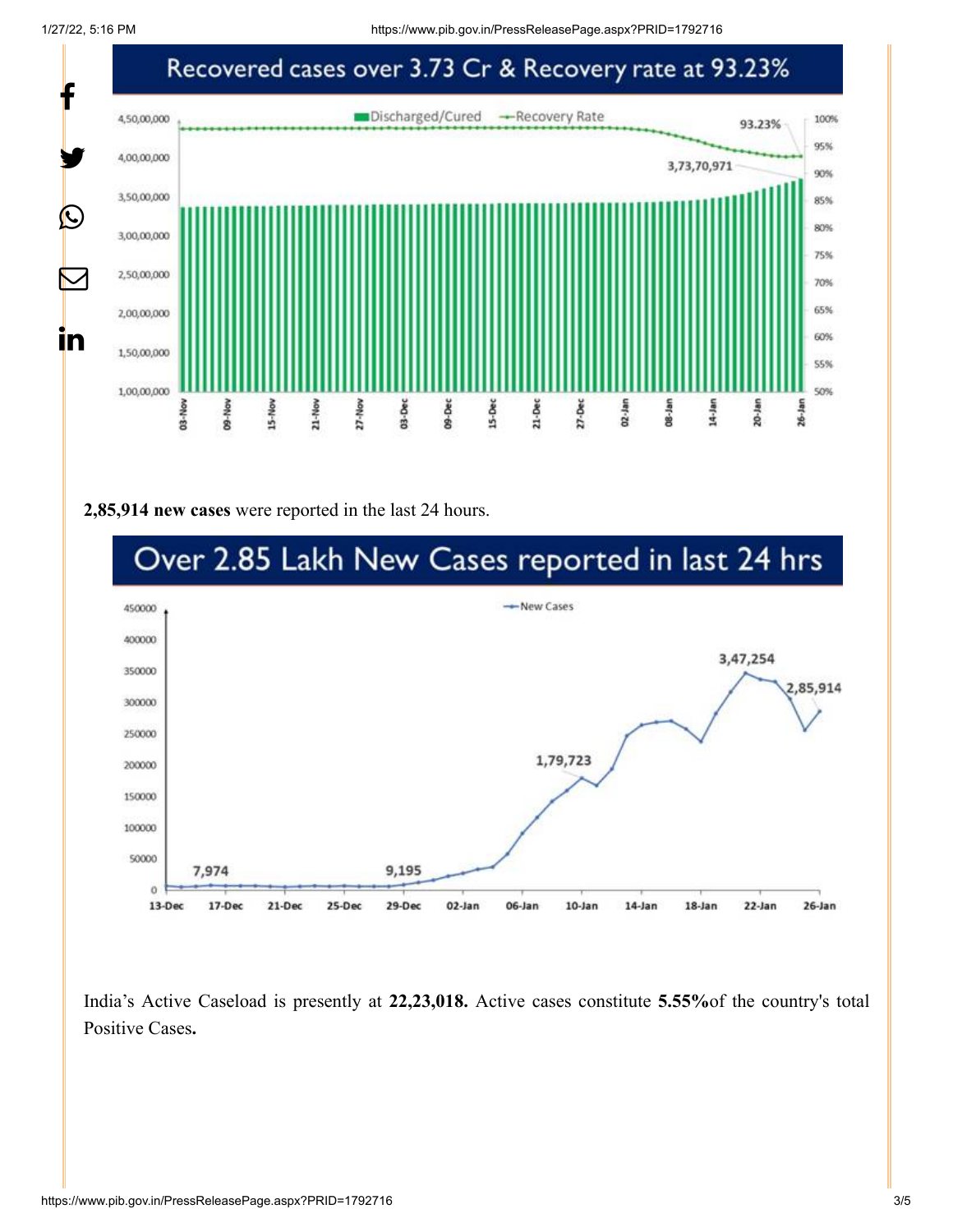1/27/22, 5:16 PM https://www.pib.gov.in/PressReleasePage.aspx?PRID=1792716



The testing capacity across the country continues to be expanded. The last 24 hours saw a total of **17,69,745**tests being conducted. India has so far conducted over **72.05 Cr (72,05,72,178**) cumulative tests.

While testing capacity has been enhanced across the country, **Weekly Positivity Rate** in the country currently **stands at 17.33%** and the **Daily Positivity rate also reported to be 16.16%.**



\*\*\*\*

**MV/AL**